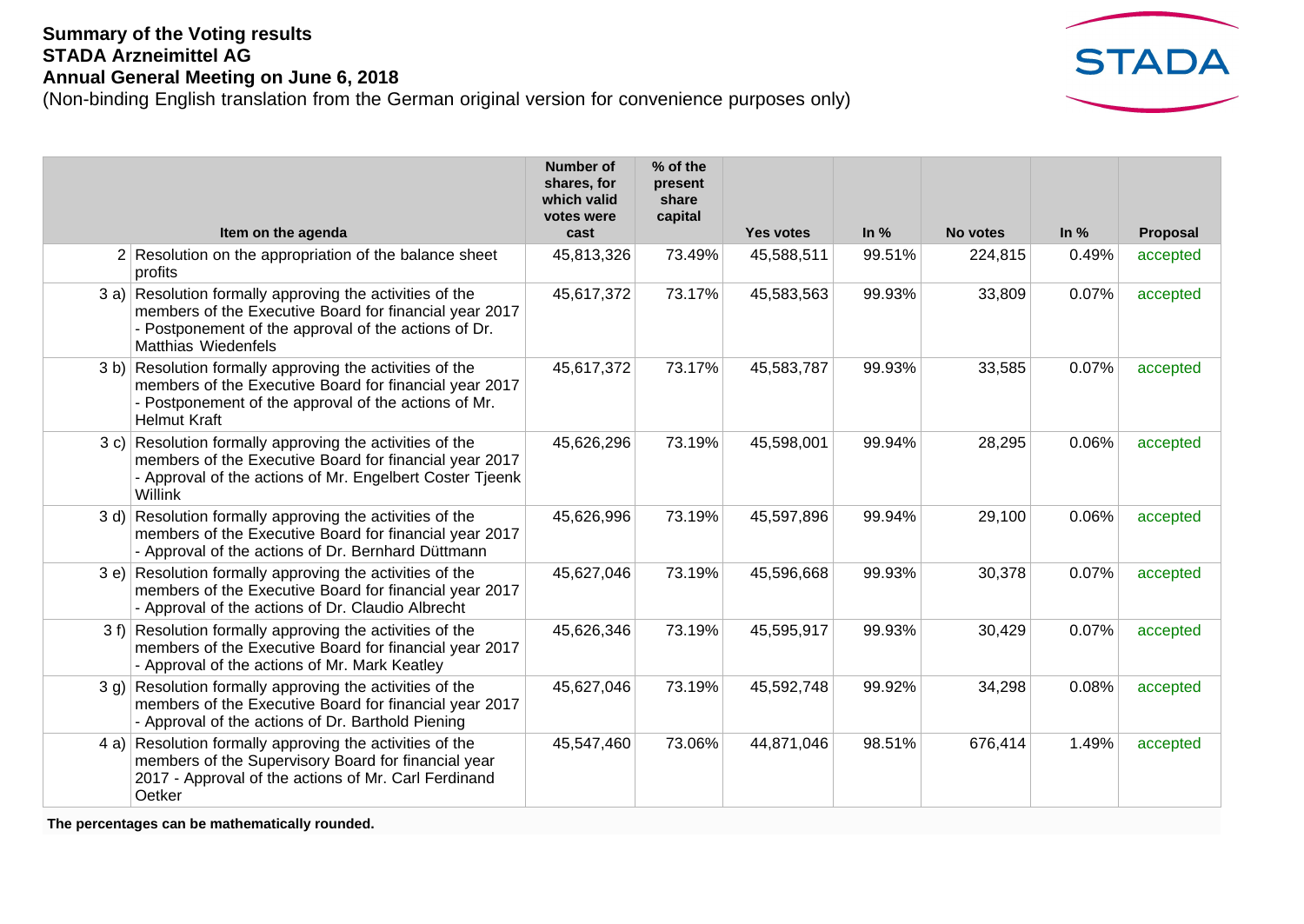## **Summary of the Voting results STADA Arzneimittel AG Annual General Meeting on June 6, 2018**

(Non-binding English translation from the German original version for convenience purposes only)



| Item on the agenda                                                                                                                                                         | <b>Number of</b><br>shares, for<br>which valid<br>votes were<br>cast | % of the<br>present<br>share<br>capital | <b>Yes votes</b> | In $%$ | No votes | ln %  | Proposal |
|----------------------------------------------------------------------------------------------------------------------------------------------------------------------------|----------------------------------------------------------------------|-----------------------------------------|------------------|--------|----------|-------|----------|
| 4 b) Resolution formally approving the activities of the<br>members of the Supervisory Board for financial year<br>2017 - Approval of the actions of Mr. Rolf Hoffmann     | 45,625,844                                                           | 73.19%                                  | 45,579,656       | 99.90% | 46,188   | 0.10% | accepted |
| 4 c) Resolution formally approving the activities of the<br>members of the Supervisory Board for financial year<br>2017 - Approval of the actions of Dr. Birgit Kudlek     | 45,626,846                                                           | 73.19%                                  | 45,583,368       | 99.90% | 43,478   | 0.10% | accepted |
| 4 d) Resolution formally approving the activities of the<br>members of the Supervisory Board for financial year<br>2017 - Approval of the actions of Ms. Tina Müller       | 45,625,844                                                           | 73.19%                                  | 45,581,909       | 99.90% | 43,935   | 0.10% | accepted |
| 4 e) Resolution formally approving the activities of the<br>members of the Supervisory Board for financial year<br>2017 - Approval of the actions of Dr. Gunnar Riemann    | 45,624,346                                                           | 73.18%                                  | 45,580,408       | 99.90% | 43,938   | 0.10% | accepted |
| 4 f) Resolution formally approving the activities of the<br>members of the Supervisory Board for financial year<br>2017 - Approval of the actions of Dr. Günter von Au     | 45,627,308                                                           | 73.19%                                  | 45,582,363       | 99.90% | 44,945   | 0.10% | accepted |
| 4 g) Resolution formally approving the activities of the<br>members of the Supervisory Board for financial year<br>2017 - Approval of the actions of Mr. Jens Steegers     | 45,543,455                                                           | 73.05%                                  | 44,869,178       | 98.52% | 674,277  | 1.48% | accepted |
| 4 h) Resolution formally approving the activities of the<br>members of the Supervisory Board for financial year<br>2017 - Approval of the actions of Dr. Eric Cornut       | 45,626,298                                                           | 73.19%                                  | 45,581,347       | 99.90% | 44,951   | 0.10% | accepted |
| 4 i) Resolution formally approving the activities of the<br>members of the Supervisory Board for financial year<br>2017 - Approval of the actions of Mr. Halil Duru        | 45,545,955                                                           | 73.06%                                  | 44,870,208       | 98.52% | 675,747  | 1.48% | accepted |
| 4 j) Resolution formally approving the activities of the<br>members of the Supervisory Board for financial year<br>2017 - Approval of the actions of Mr. Jan-Nicolas Garbe | 45,627,459                                                           | 73.19%                                  | 45,579,149       | 99.89% | 48,310   | 0.11% | accepted |
| 4 k) Resolution formally approving the activities of the<br>members of the Supervisory Board for financial year<br>2017 - Approval of the actions of Mr. Benjamin Kunstler | 45,627,459                                                           | 73.19%                                  | 45,578,291       | 99.89% | 49,168   | 0.11% | accepted |

**The percentages can be mathematically rounded.**